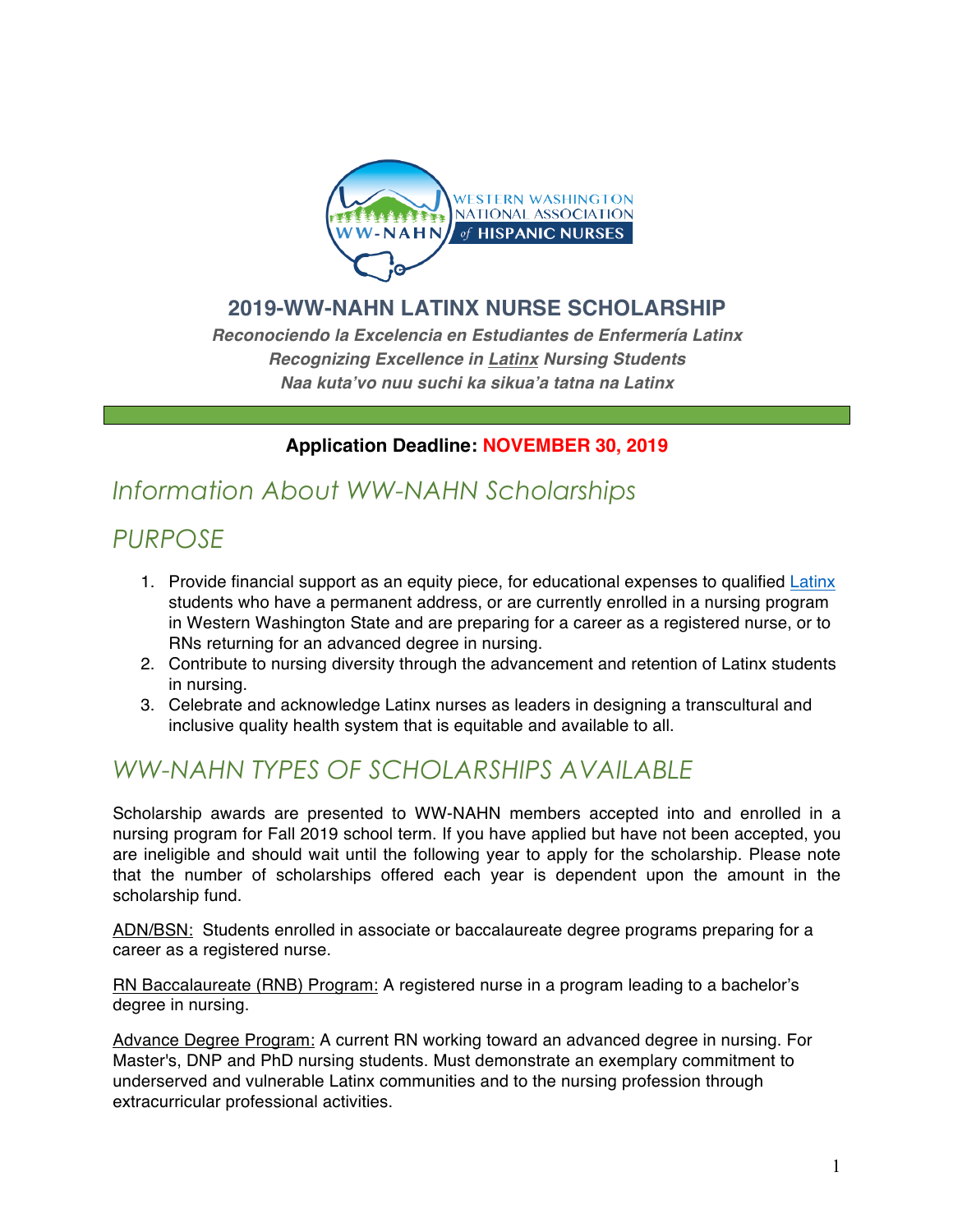WW-NAHN reserves the right to distribute the scholarships among these categories depending on applications received.

# *ELIGIBILITY REQUIREMENTS*

All Scholarships:

- Be currently enrolled in a nursing program as described in the categories above.
- Maintain a permanent address in Western WA or be enrolled in a nursing program located in Western WA. NOTE: WW-NAHN members are automatically eligible.
- Become a WW-NAHN member within 30 days of receiving the award. NOTE: WW-NAHN will refund a one-time membership registration for recipients receiving their initial nursing licensure.

# *AWARD CRITERIA*

Scholarships will be awarded on the basis of all statements below:

- An understanding of your role in supporting the mission of WW-NAHN, which is: *to advance the health of Latinx communities in WA State, by leading, promoting, and advocating for educational, professional, and leadership opportunities for Latinx nurses and students;*
- Experience at personal, family, history, volunteer, professional, or academic levels that demonstrate a commitment to health equity of Latinx communities in Western WA and beyond;
- A determination to increase advocacy for a health system that is inclusive, with special interest in migrant farm worker health, and all who are currently marginalized from accessing health services.

### *SUBMISSION REQUIREMENTS*

- A. Application materials must be submitted electronically by **11:59 pm on Saturday, November 30,** to: **wwnahn@uw.edu**
- B. Scholarship application materials **must** include the following:
	- 1. Completed and signed WW-NAHN Scholarship Application (5 pages).
	- 2. Current college transcripts that **include** nursing courses *and* any prerequisites (an unofficial copy of the transcript is acceptable).
	- 3. One signed letter of recommendation specifically for this scholarship application-from a professor, employer, volunteer supervisor, or non-relative community member or leader stating why you should be considered for the WW-NAHN Scholarship. Have your recommender email your recommendation with your name in the subject line directly to: wwnahn@uw.edu by the deadline-**no later than November 30, 2019.** We do not use a form for the reference; your recommender must submit a letter.
	- 4. Include a current resume or curriculum vitae. **Please** be sure to include the following headings:
	- *Employment*-this category includes unpaid work that contributes to family well being;
	- *Volunteer and/or Community Service*;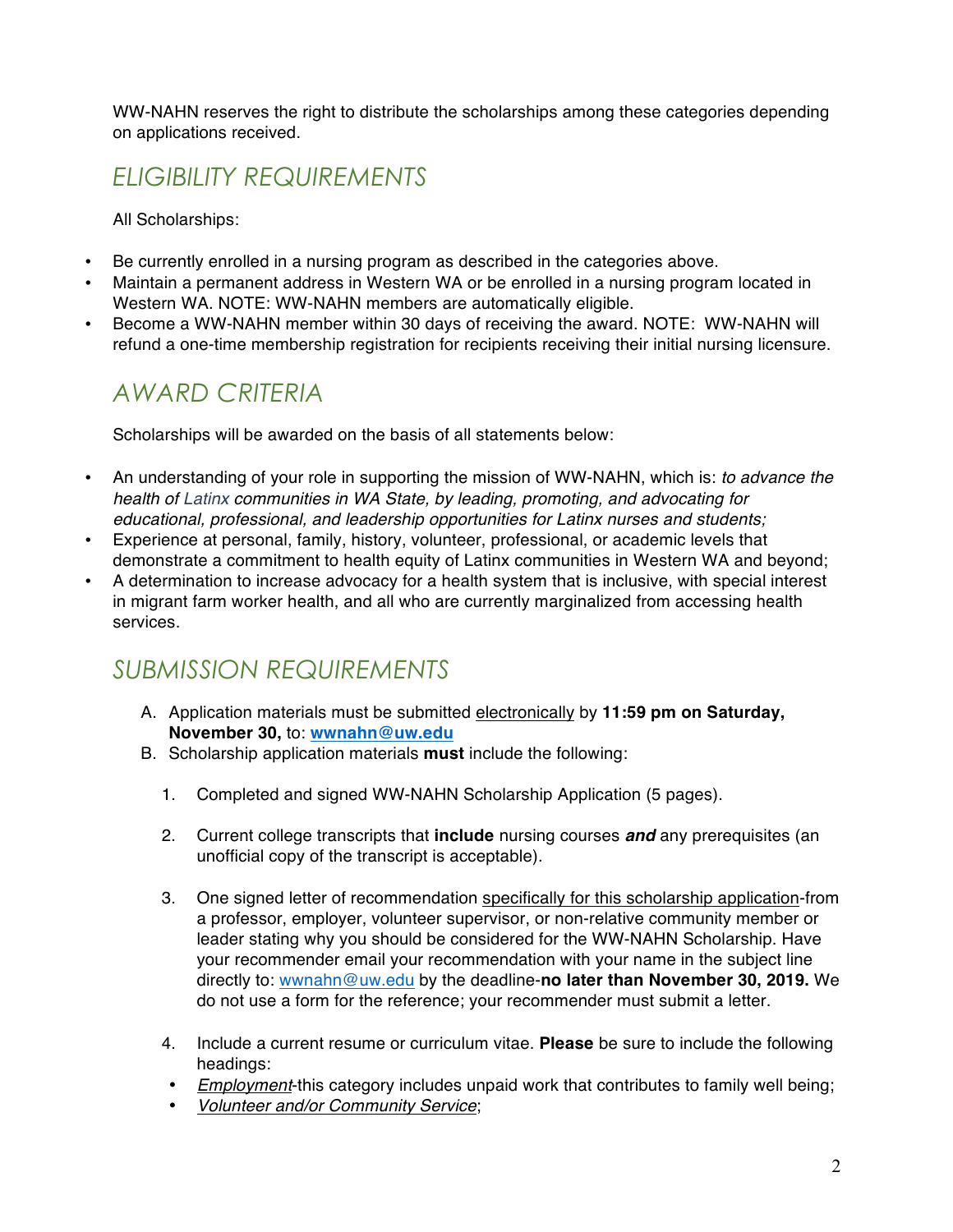- *Professional Organizations and Committees;*
- *Honors, Awards and Scholarships*-Includes honors awarded you by community leaders for upholding advocacy for cultural traditions in health;
- *Presentations, Publications and Research;*
- *Proficiency in Indigenous Languages,* such as: Triqui/Trique, Mixteco, and others (not required, but highly regarded);
- *Proficiency in Spanish* (not required, but highly regarded).

# *GENERAL INFORMATION*

- A. The WW-NAHN Scholarship Committee will select scholarship recipients. All information will be held in strict confidence.
- B. Returning applicants must update ALL previous submission forms and essays. Previously re-submitted material will disqualify applicant from consideration.
- C. Scholarship recipients will be notified by email and by mail and will be acknowledged on our social media and website.
- D. Awards will be paid by WW-NAHN and mailed directly to the recipient.

# *WESTERN WASHINGTON NATIONAL ASSOCIATION OF HISPANIC NURSES MISSION*

Western Washington National Association of Hispanic Nurses is a professional nursing organization committed to advancing the health of Latinx communities in WA State, by leading, promoting, and advocating for educational, professional, and leadership opportunities for Latinx nurses and students.

Questions? Email wwnahn@uw.edu

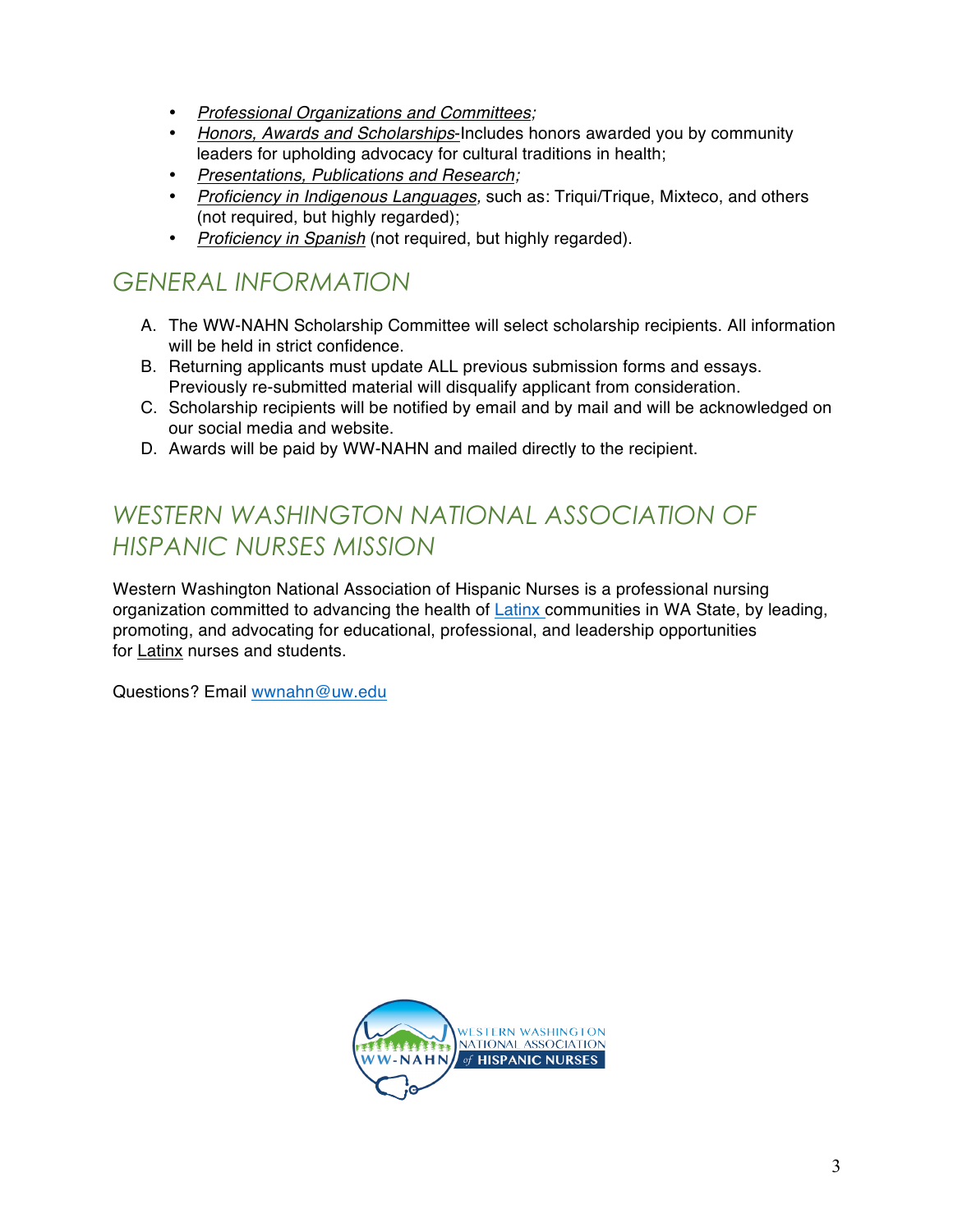### **2019-WW-NAHN LATINX NURSE SCHOLARSHIP APPLICATION**

*Reconociendo la Excelencia en Estudiantes de Enfermería Latinx Recognizing Excellence in Latinx Nursing Students Naa kuta'vo nuu suchi ka sikua'a tatna na Latinx*

### **Application Deadline: NOVEMBER 30, 2019**

SUBMIT electronically to: wwnahn@uw.edu

#### **APPLICANT INFORMATION:**

| Are you a member of WW-NAHN? _________Yes ________Year ________No                                              |  |  |  |  |
|----------------------------------------------------------------------------------------------------------------|--|--|--|--|
|                                                                                                                |  |  |  |  |
| Mailing Address: Mailing Address: Mailing Address: Mailing Address: Mailing Address: Mailing Address: Mail 199 |  |  |  |  |
|                                                                                                                |  |  |  |  |
|                                                                                                                |  |  |  |  |
|                                                                                                                |  |  |  |  |

#### **SCHOLARSHIP DESIGNATION:**

I would like to apply for the following scholarship (see description on the Information page):

Check one:

\_\_\_\_\_\_\_ADN/BSN \_\_\_\_\_\_RNB

Advanced Degree: \_\_\_\_\_Master's \_\_\_\_DNP \_\_\_\_PhD

**Submit all scholarship materials via email to wwnahn@uw.edu by 11:59 pm November 30, 2019.**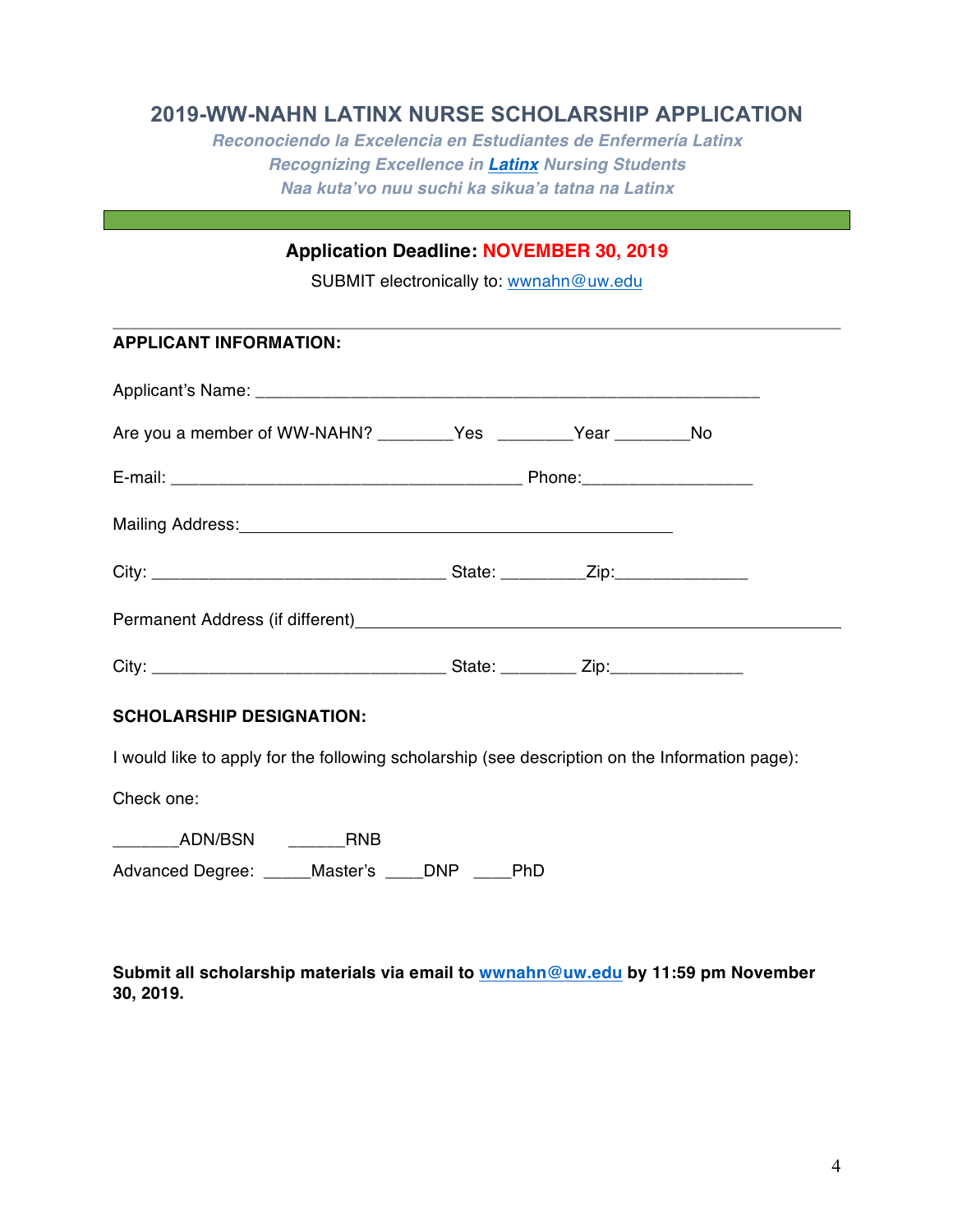#### **ACADEMIC BACKGROUND:**

Colleges Attended (list most recent first):

| Name | City | Dates Attended | Major |
|------|------|----------------|-------|
|      |      |                |       |
|      |      |                |       |
|      |      |                |       |
| Name | City | Dates Attended | Major |
|      |      |                |       |
|      |      |                |       |
|      |      |                |       |
|      |      |                |       |
|      |      |                |       |
| Name | City | Dates Attended | Major |
|      |      |                |       |
|      |      |                |       |
|      |      |                |       |
|      |      |                |       |
| Name | City | Dates Attended | Major |
|      |      |                |       |
|      |      |                |       |
|      |      |                |       |
|      |      |                |       |

Email/submit electronic college transcripts that **include** nursing courses and prerequisites.

First generation college student (undergrad or graduate)? \_\_\_\_\_\_\_Yes \_\_\_\_\_\_No

How did you hear about our Scholarship Program?

#### **FAMILY BACKGROUND:**

Check and list all that apply:

Parent(s) **native** language (s): Indigenous (list): \_\_\_\_\_\_\_\_\_\_\_\_\_\_\_\_, \_\_\_\_\_\_\_\_\_; Spanish:

\_\_\_\_\_\_ English:\_\_\_\_\_; Other (list): \_\_\_\_\_\_\_\_\_\_\_\_\_

Parent(s) **spoken** language (s): Indigenous (list): \_\_\_\_\_\_\_\_\_\_\_\_\_\_\_, \_\_\_\_\_\_\_\_\_\_; Spanish:

\_\_\_\_\_\_\_ English:\_\_\_\_\_; Other (list): \_\_\_\_\_\_\_\_\_\_\_\_\_\_\_\_\_\_

#### **Submit all scholarship materials via email to wwnahn@uw.edu by 11:59 pm November 30, 2019.**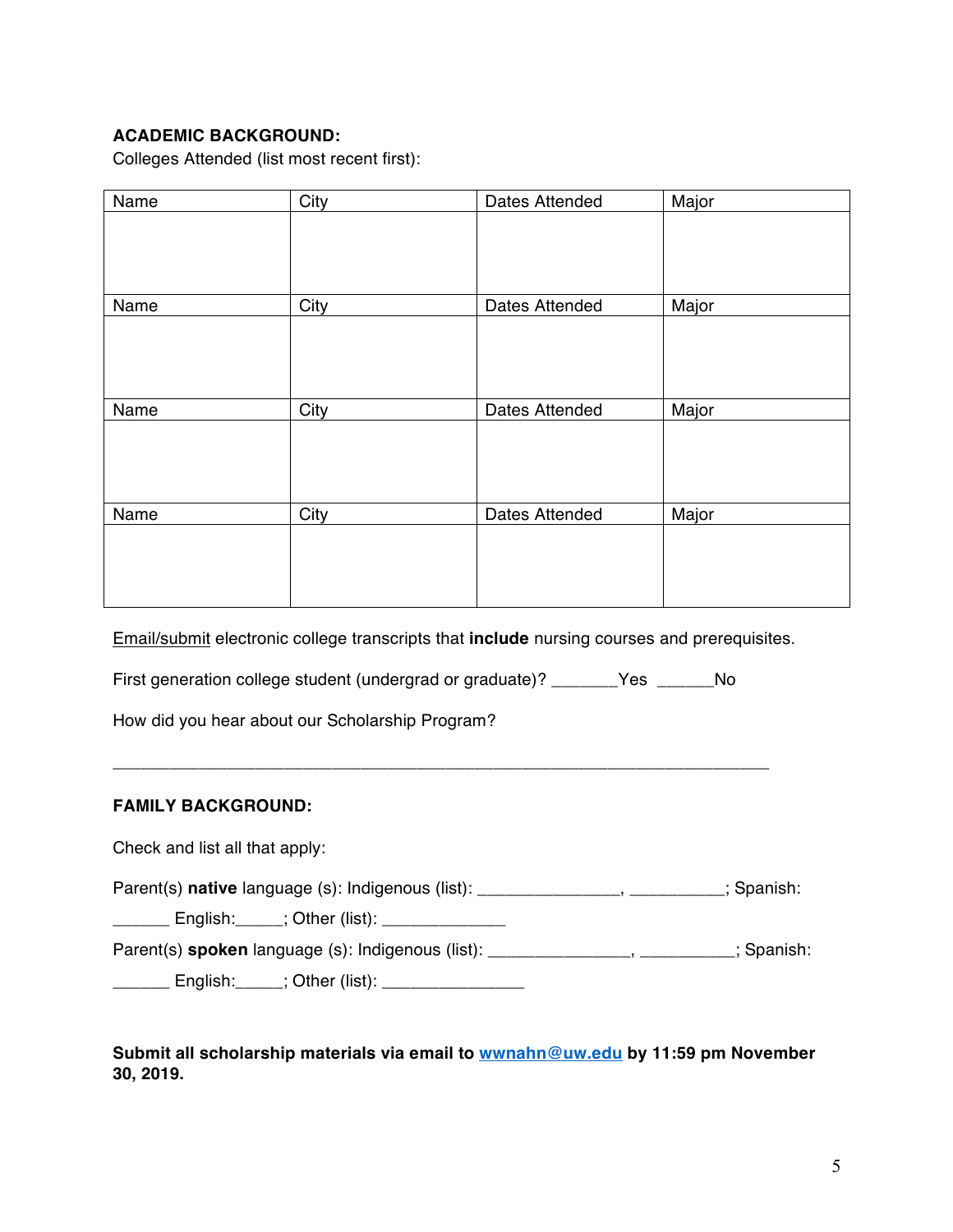#### **STATEMENT OF APPLICANT:**

I certify that all information in this application and all enclosures are true and accurate to the best of my knowledge. I understand that any misrepresentations may result in the award being rescinded.

If I am awarded a scholarship, it is my intention to complete the educational program outlined and to serve as a member of the nursing profession. I authorize WW-NAHN to contact School Representative or Reference for additional information as needed.

I agree to \*10-20 hours of volunteer service to WW-NAHN to be completed within one year of receipt of scholarship. This may include but is not limited to: \*Participation in WW-NAHN meetings and Health fairs.

I also agree that this application and all credentials submitted by me and others on my behalf are true to the best of my knowledge, and that these will remain the property of WW-NAHN.

I agree that WW-NAHN can publish information contained in my Bio and picture (requested after selected as recipient) in sources such as scholarship publications, Enewsletter, website and Facebook.

\_\_\_\_\_\_\_\_\_\_\_\_\_\_\_\_\_\_\_\_\_\_\_\_\_\_\_\_\_\_\_\_\_\_ \_\_\_\_\_\_\_\_\_\_\_\_\_\_\_\_\_\_\_\_\_\_\_\_\_\_\_\_\_\_\_\_

Print Name Signature and Date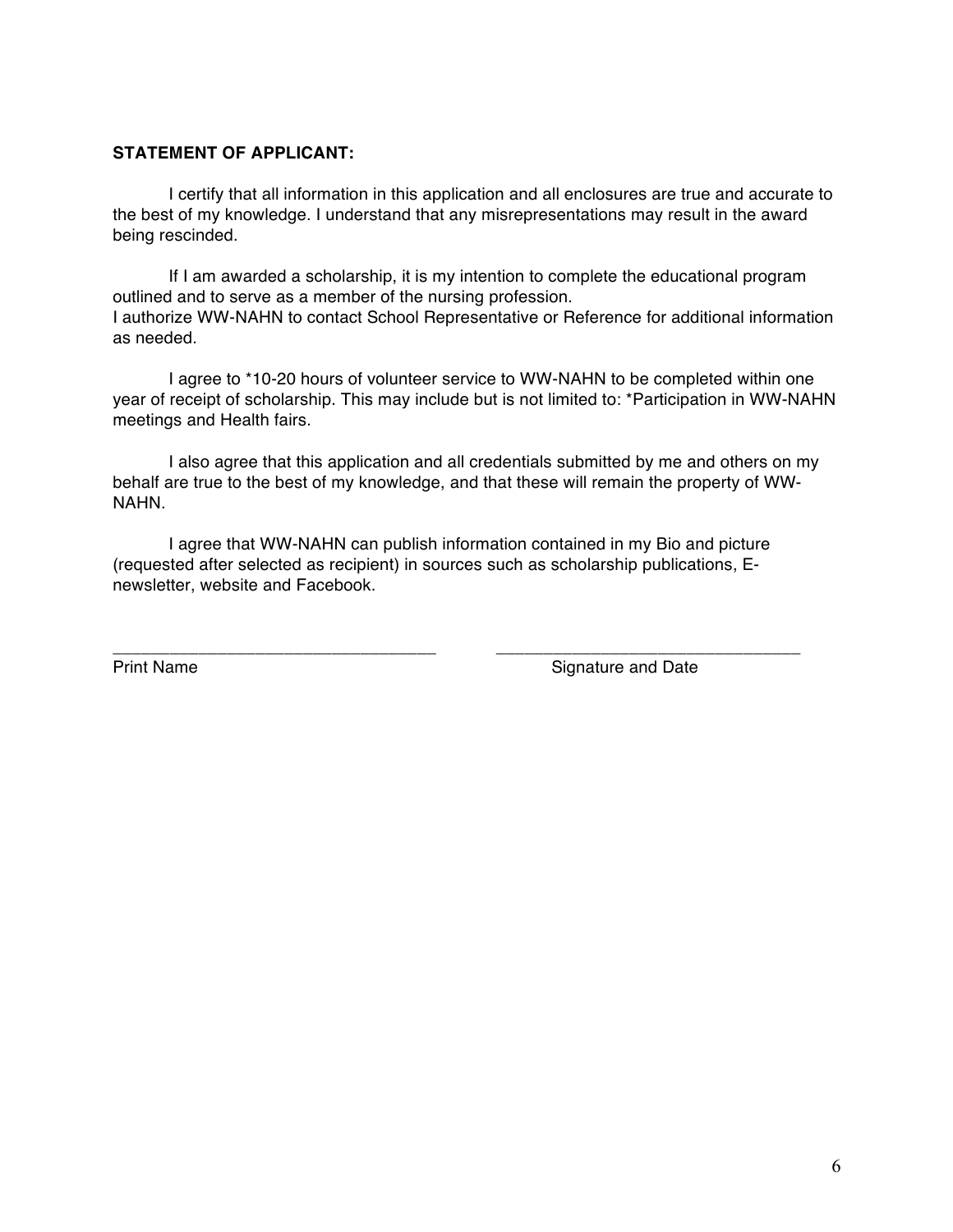| <b>STATEMENT OF ELIGIBILITY REQUIREMENTS</b>                                                          |       |              |     |  |  |
|-------------------------------------------------------------------------------------------------------|-------|--------------|-----|--|--|
| Applicant: Please have the Dean or School Representative complete this section for Fall 2019<br>term. |       |              |     |  |  |
|                                                                                                       |       |              |     |  |  |
|                                                                                                       |       |              |     |  |  |
| This is a (please check one):                                                                         |       |              |     |  |  |
| ______ ADN or BSN Program (the School is approved by the Nursing Commission)                          |       |              |     |  |  |
| _______ RNB Program                                                                                   |       |              |     |  |  |
| _______ Master's Program                                                                              |       |              |     |  |  |
| ______ Doctoral Program                                                                               |       |              |     |  |  |
| Date of Entrance: _____________________ Expected Date of Graduation: ___________                      |       |              |     |  |  |
|                                                                                                       |       |              |     |  |  |
|                                                                                                       |       |              |     |  |  |
| Scholarship.                                                                                          |       |              |     |  |  |
|                                                                                                       |       |              |     |  |  |
| Comments:                                                                                             |       |              |     |  |  |
|                                                                                                       |       |              |     |  |  |
|                                                                                                       |       |              |     |  |  |
|                                                                                                       |       |              |     |  |  |
| Signature of Dean or School Representative                                                            |       |              |     |  |  |
|                                                                                                       |       |              |     |  |  |
|                                                                                                       |       |              |     |  |  |
| <b>Print Name</b>                                                                                     | Phone |              |     |  |  |
|                                                                                                       |       |              |     |  |  |
| <b>Address</b>                                                                                        | City  | <b>State</b> | Zip |  |  |